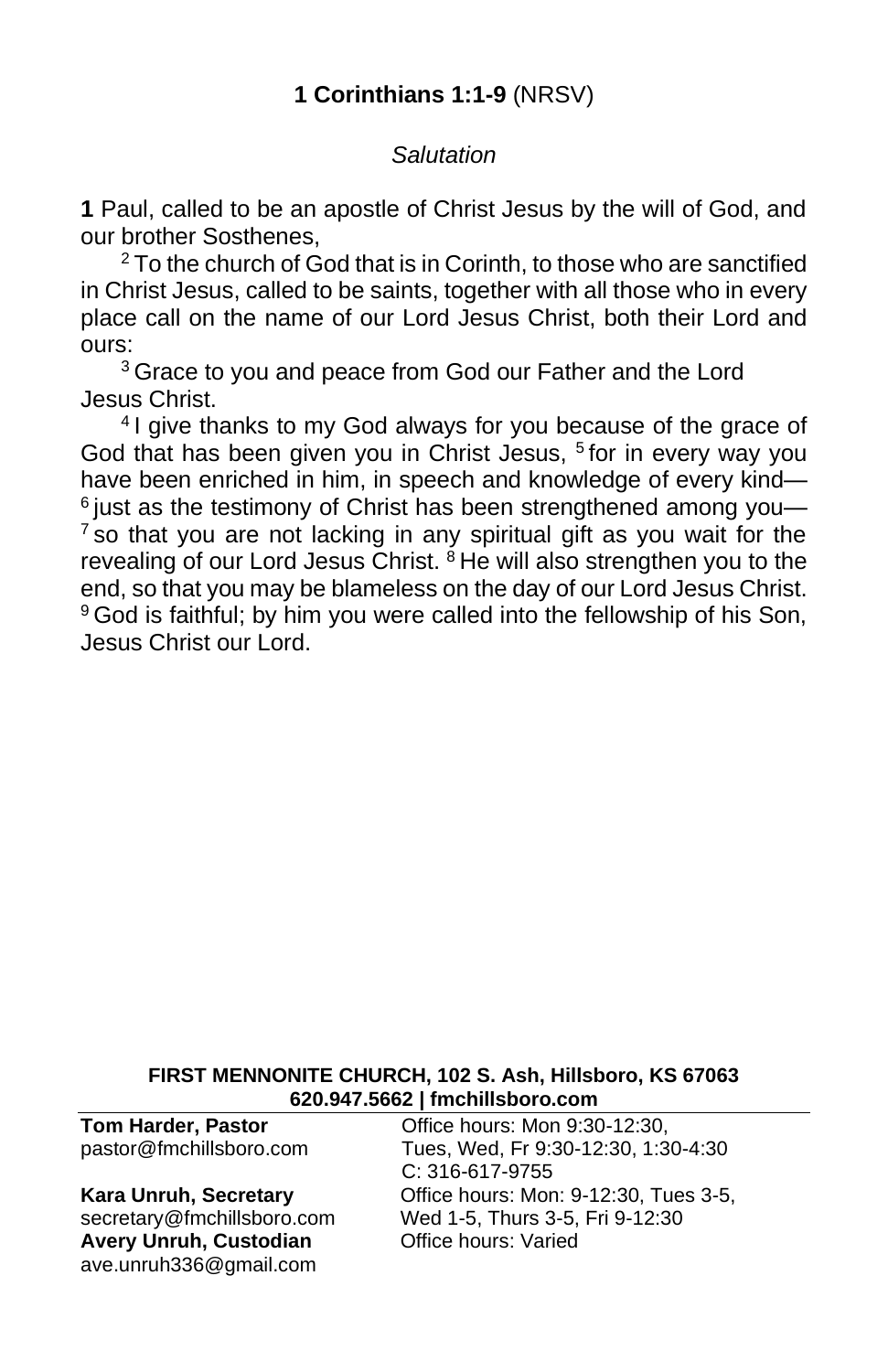

# **FIRST MENNONITE** CHURCH

 In Christ - Making Disciples through Loving Relationships.

Worship 10:30 a.m.

## **Sunday, January 16, 2022 "The Church of God, the Church of Christ," Part 1**

## **GATHERING**

Gathering Music **Shirley Baltzer** Shirley Baltzer Welcome, Announcements, Greeting **Darrel Knoll** Prelude to Worship New York 1997 Shirley Baltzer \*Call to Worship VT 866 Darrel Knoll \*Prayer \*Hymn Open My Eyes That I May See VT 738 Psalm 1 (adapted from *The Message*, by Eugene Peterson)

*How well God must like you you don't hang out at Sin Saloon, you don't slink along Dead-End Road, you don't go to Smart-Mouth College.* **Instead we thrill to GOD's Word, we chew on Scripture day and night. We're a tree replanted in Eden, bearing fresh fruit every month, Never dropping a leaf, always in blossom.** *You're not at all like the wicked, who are mere wind-blown dust— Without defense in court, unfit company for innocent people.* **GOD charts the road we take.** *The road they take is Skid Row.*

Hymn Open the Eyes of My Heart VT 401 Time for God's Children Lenna Knoll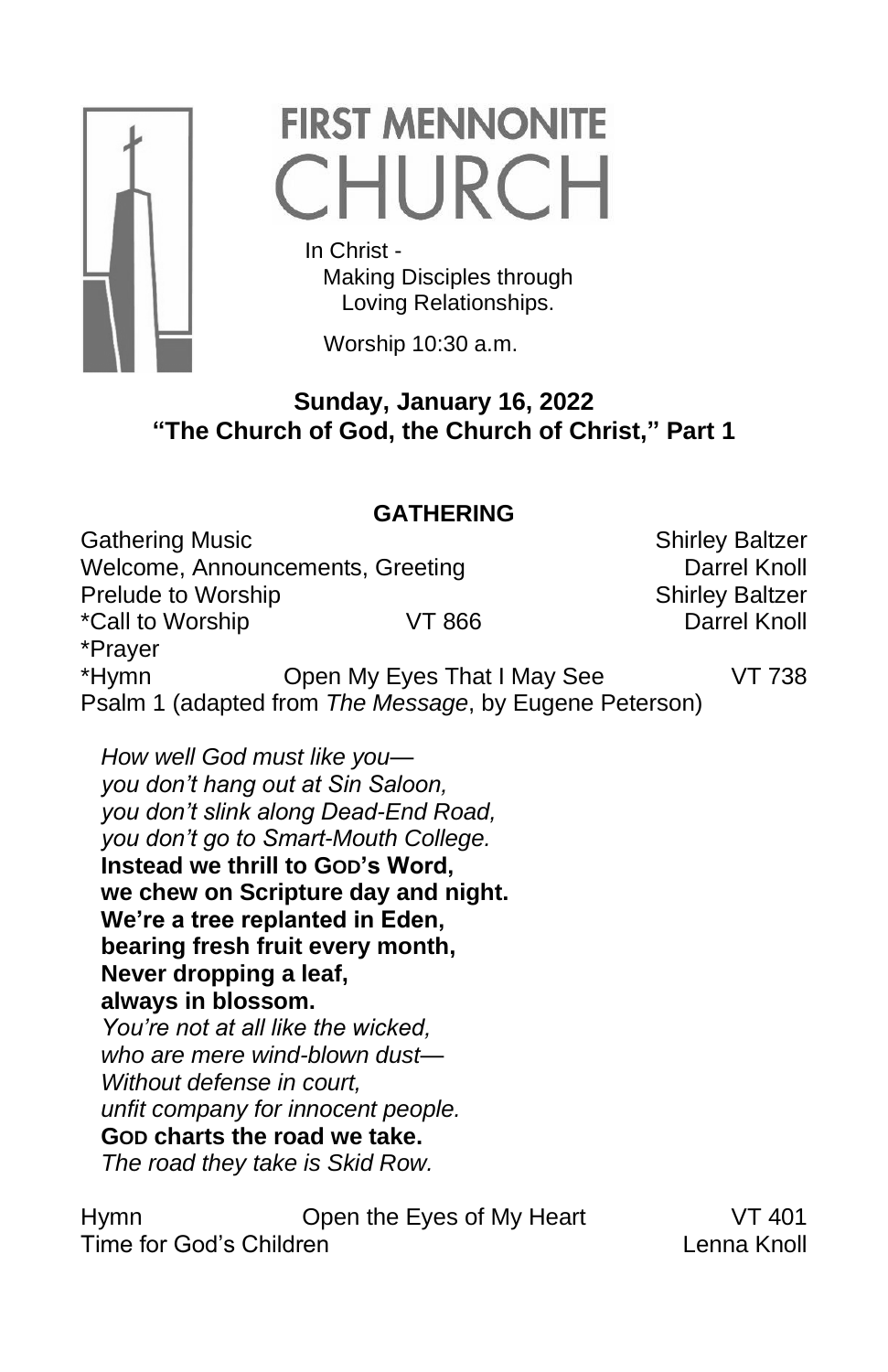|                                          | <b>SHARING</b>                                      |                                   |
|------------------------------------------|-----------------------------------------------------|-----------------------------------|
| <b>Sharing and Prayer</b><br><b>Hymn</b> | Our God in Heaven                                   | Pastor Tom<br>VT 673              |
| Scripture<br>Message                     | <b>LISTENING</b><br>To the Church of God That Is in | 1 Corinthians 1:1-9<br>Pastor Tom |
| <b>Hymn</b>                              | <b>RESPONDING</b><br>The Church's One Foundation    | VT 397                            |

Benediction **Pastor Tommunics Pastor Tommunics Pastor Tommunics** Postlude **Shirley Baltzer** Shirley Baltzer

**SHARING**

This morning's sermon is the first in a sermon series on Paul's first letter to the Corinthians, "The Church of God, the Church of Christ."

*A WARM WELCOME TO ALL who are gathered to worship, wherever you are, and whenever you are able to watch this service!*

**FMC Annual Meeting**: Our Annual Meeting will be held next **Sunday, January 23**, following a carry-in meal. There are several purposes of the annual meeting. First, to briefly reflect on the year past with gratitude for God's goodness to us and to those among us who have served; second, to vote to affirm leaders who have been identified to head up ministries of the congregation for the next year; third, to vote to affirm the proposed budget, and finally, to have a discussion of possible important issues. Please make this event a priority as an important time in our church life together. Doug Miller, moderator

**Bethel College hosts two activities for the Martin Luther King Jr. holiday that are free and open to the public**, *both in Memorial Hall*: **Jan. 17, 7 p.m.**, program with Jasmyn Elise Story as the featured speaker; **Jan. 18, 2 p.m.**, screening of the Kellogg Foundation's 2022 National Day of Racial Healing event. Sponsors are Bethel College Student Life, the Bethel College Truth, Racial Healing and Transformation (TRHT) Campus Center and the Kansas Institute for Peace and Conflict Resolution (KIPCOR).

### **The church office will be closed Monday, January 17 in honor of Martin Luther King Jr. Day.**